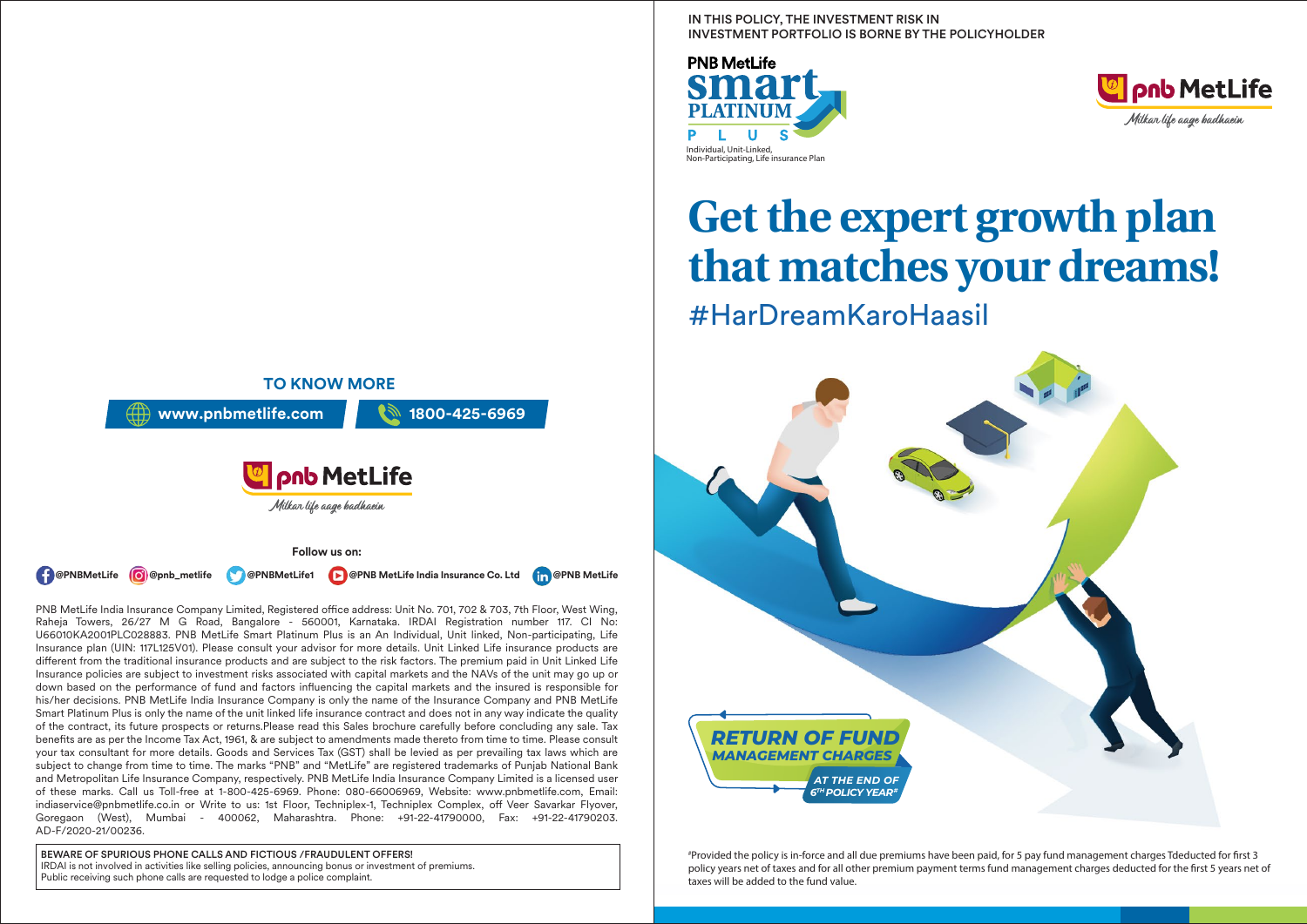#### IN THIS POLICY, THE INVESTMENT RISK IN INVESTMENT PORTFOLIO IS BORNE BY THE POLICYHOLDER

The unit linked insurance products do not offer any liquidity during the first five years of the contract. The policyholder will not be able to surrender/withdraw the monies invested in unit linked insurance products completely or partially till the end of the fifth year.

# **PNB MetLife Smart Platinum Plus**

## **An Individual, Unit linked, Non-participating, Life Insurance plan**

A sound financial protection plan is the key to realize your life goals and help shape your family's future the way you want to.

Presenting PNB MetLife Smart Platinum Plus- a whole life protection and savings oriented unit linked insurance plan - which offers life insurance cover to protect your family in case of your unfortunate demise and provides you with tailor-made solutions to achieve your goals, including an option where wealth creation doesn't take a back seat even during critical illness.

# **WITH PNB METLIFE SMART PLATINUM PLUS**

- Pay for a limited Period & stay protected for Whole Life
- Boost your Fund value with:
	- o **Return of Fund Management Charge** at the end of 6th policy year#
	- o **Fund Booster** at the end of 10<sup>th</sup> policy year<sup>#</sup>
- Protect your family for whole of life
- Safeguard your goals against **Critical Illness** through **'Care Benet'**
- Create a personalized wealth plan with your choice of portfolio strategies

# Provided the policy is in-force and all due premiums have been paid, for 5 pay FMC deducted for first 3 policy years net of taxes and for all other premium payment terms FMC deducted for the first 5 years net of taxes will be added to the fund value. \*Tax benefits are as per the Income Tax Act, 1961, & are subject to amendments made thereto from time to time. Please consult your tax consultant for more details. Goods and Services Tax (GST) shall be levied as per prevailing tax laws which are subject to change from time to time.

# **KEY BENEFITS**

#### **Choose your Plan option:**

| <b>Option 1</b><br><b>Wealth Option</b> | Whole life cover                                                                                                                                    |  |  |  |
|-----------------------------------------|-----------------------------------------------------------------------------------------------------------------------------------------------------|--|--|--|
|                                         | or                                                                                                                                                  |  |  |  |
| Opton 2<br><b>Wealth + Care Option</b>  | Additional health protection through Care Benefit -<br>Company pays all future Premiums on diagnocis of any<br>one of the 5 listed critical illness |  |  |  |

The benefits will vary based on the Option chosen by the Policyholder

#### • **Pay as you like**

- o Choose to pay premiums once under Single Pay Option or throughout the policy term or for a limited period of upto age 80
- o Choose to be covered till the age of 80 years or 99 years
- **Choose your Sum Assured Multiple**
- **Return of Fund Management Charges at the end of 6th policy year** 
	- o Total FMC charges deducted till the end of  $5<sup>th</sup>$  policy year<sup>#</sup> will be added back to the fund value at the end of  $6<sup>th</sup>$  policy year.
- **Create your own wealth plan through a choice of portfolio strategies:**
	- o Self- managed strategy: Choose amongst 11 diverse funds
	- o Systematic transfer strategy: Transfer your premium to equities in regular monthly installments
	- o Life-stage strategy: Personalize your portfolio to create an ideal balance between equity and debt, based on your age

#### • **Enhance your fund value**

- o Get rewarded with fund booster at end of year 10th Policy Year
- You may be eligible to avail Tax benefits on premiums paid and benefits received, as per prevailing tax laws

#Provided the policy is in-force and all due premiums have been paid, for 5 pay FMC deducted for first 3 policy years net of taxes and for all other premium payment terms FMC deducted for the first 5 years net of taxes will be added to the fund value.

# **PLAN AT A GLANCE**

| <b>Product specification</b> |                                                | <b>Minimum</b>                                            |                                     | <b>Maximum</b>                                                                          |  |
|------------------------------|------------------------------------------------|-----------------------------------------------------------|-------------------------------------|-----------------------------------------------------------------------------------------|--|
| Age at                       | <b>Wealth Option</b>                           | $0(30 \text{ days})^2$                                    |                                     | 70                                                                                      |  |
| (Years) <sup>^</sup>         | entry<br><b>Wealth + Care</b><br><b>Option</b> |                                                           | 18                                  | 65                                                                                      |  |
|                              | Maturity age Years)^                           | Maturity Option 1: 80; Maturity Option 2: 99              |                                     |                                                                                         |  |
|                              | <b>Policy Term (Years)</b>                     |                                                           |                                     | Maturity Option 1: 80 - age at entry; Maturity Option 2: 99 years - age at entry        |  |
|                              |                                                | Single premium                                            |                                     | Single premium                                                                          |  |
|                              |                                                |                                                           |                                     | Regular premium - 99                                                                    |  |
|                              | <b>Wealth Option</b>                           | Regular premium $-10$                                     |                                     | Limited pay $-80$                                                                       |  |
| Premium<br><b>Paying</b>     |                                                | Limited pay - 5                                           |                                     | For limited pay: Subject to age of life<br>assured not exceeding 80 years last birthday |  |
| <b>Term</b><br>(PPT)         |                                                |                                                           |                                     | at the end of premium paying term.                                                      |  |
| (Years)                      | <b>Wealth + Care</b><br><b>Option</b>          | Limited pay - 6                                           |                                     | 25 (subject to age of life assured not<br>exceeding 75 at the end of PPT)               |  |
| (both inclusive).            |                                                | maximum Premium Paying Terms mentioned in the table above |                                     | Both the above plan options offer all integer Premium Paying Term between minimum to    |  |
|                              |                                                | Premium<br>payment<br>mode                                | <b>Annualized</b><br><b>Premium</b> |                                                                                         |  |
|                              | <b>Annualized</b>                              | Single                                                    | 1,50,000                            | As per board approved underwriting                                                      |  |
|                              | Premium (Rs.)                                  | Annual                                                    | 48,000                              | policy                                                                                  |  |
|                              |                                                | Semi-annual                                               | 60,000                              |                                                                                         |  |
|                              |                                                | Monthly                                                   | 1,20,000                            |                                                                                         |  |
|                              |                                                |                                                           |                                     |                                                                                         |  |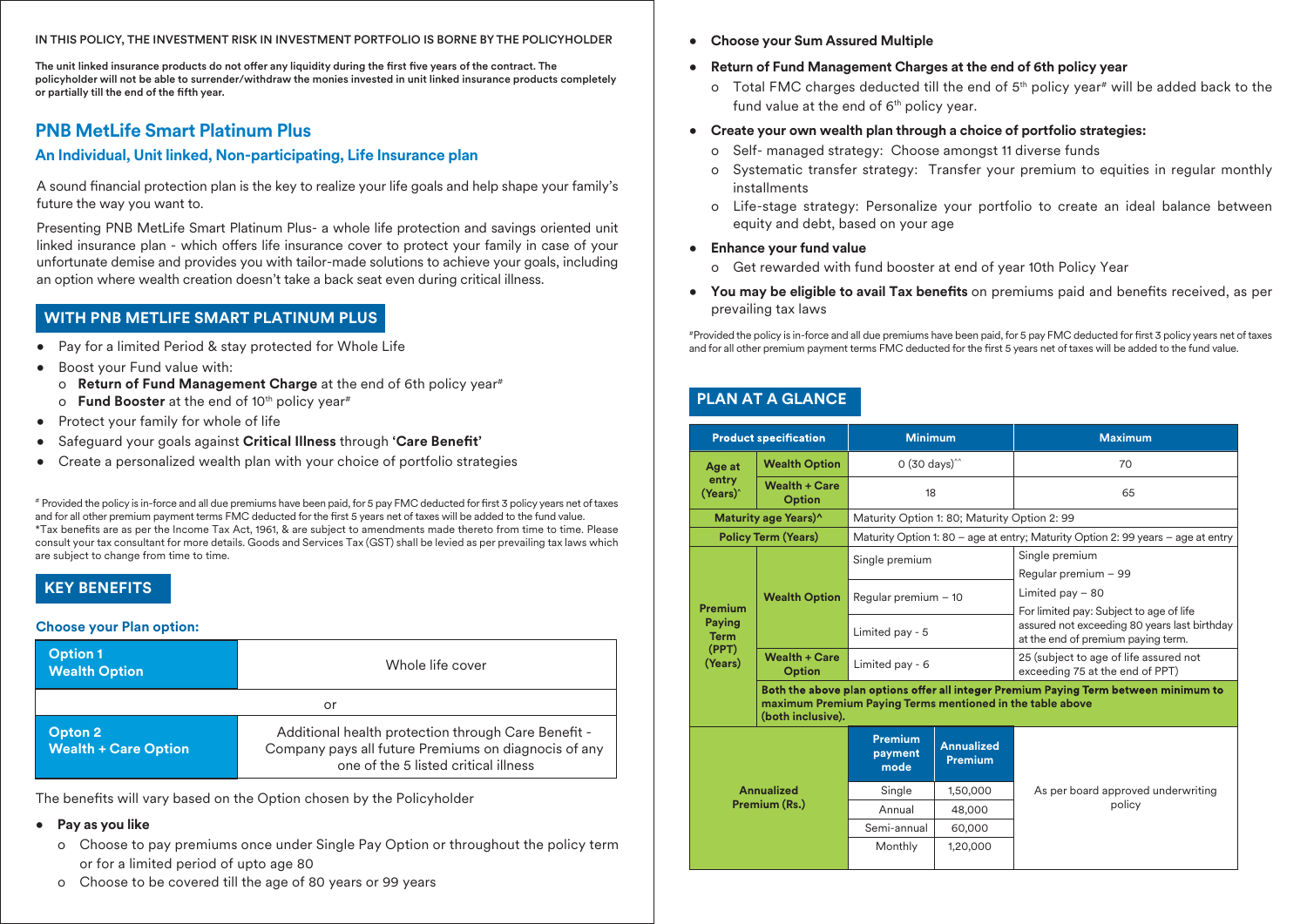| <b>Product</b><br>specification       | <b>Minimum</b>                                                                                                                                             | <b>Maximum</b>                                                     |                                                        |  |
|---------------------------------------|------------------------------------------------------------------------------------------------------------------------------------------------------------|--------------------------------------------------------------------|--------------------------------------------------------|--|
|                                       |                                                                                                                                                            | • 10 (Single Premium)<br>• For Other than Single Premium Policies: |                                                        |  |
|                                       |                                                                                                                                                            | <b>Age Band</b>                                                    | <b>Maximum Sum</b><br><b>Assured cover</b><br>multiple |  |
|                                       |                                                                                                                                                            | 0 to 10                                                            | 40                                                     |  |
| <b>Sum assured</b>                    | • 1.25 (Single Premium)<br>• 7 (Other than Single Premium)                                                                                                 | 11 to 20                                                           | 35                                                     |  |
| cover multiple                        |                                                                                                                                                            | 21 to 30                                                           | 30                                                     |  |
|                                       |                                                                                                                                                            | 31 to 40                                                           | 25                                                     |  |
|                                       |                                                                                                                                                            | 41 to 50                                                           | 20                                                     |  |
|                                       |                                                                                                                                                            | 51 to 55                                                           | 15                                                     |  |
|                                       |                                                                                                                                                            | 56 to 60                                                           | 10                                                     |  |
|                                       |                                                                                                                                                            | 61 to 65                                                           | $\overline{7}$                                         |  |
| <b>Sum Assured (Rs.)</b>              | For Single Premium: 1,87,500<br>Annualised Premium (or Single Premium)<br>*Sum Assured cover multiple given above<br>For Regular/Limited Premium: 3,36,000 |                                                                    |                                                        |  |
| <b>Premium Payment</b><br><b>Mode</b> | Annual, Half Yearly and Monthly <sup>444</sup>                                                                                                             |                                                                    |                                                        |  |

All references to age are as on age last birthday

For policies issued to minor lives the risk cover starts immediately at inception. In case the life assured is a minor, the policy will vest with the life assured when the life assured attains an age of 18 years.

^^^ Monthly mode is available for Standing instruction/direct debit options (including Electronic Clearing System (ECS), and Automated Clearing House (ACH))

# **HOW DOES THE PLAN WORK?**

Ankur is 40 years old. He wants an insurance plan that will not only give him long-term protection but growth as well. He chooses **PNB MetLife Smart Platinum Plus (Wealth Option) and opts to get covered till age 99.**



Seema is 40 years old. She wants an insurance plan that would help her accumulate wealth for financial needs even if she is critically ill. She chooses PNB MetLife Smart Platinum Plus- Option 2 **(Wealth + Care Option) and opts to get covered till age 80**.



1 The returns at 4% and 8% are illustrative and not guaranteed. These do not indicate the upper or lower limits of returns under the policy.

This illustration is considering investment in 'Premier Multi-cap' Fund and prevailing Goods & services Tax. <sup>2</sup>Fund boosters are defined as a percentage of Average Daily Fund Values for each Fund Values for each Fund during that same Policy Year at the end of 10th policy year <sup>3</sup>Provided the policy is in-force and all due premiums have been paid, for 5 pay FMC deducted for first 3 policy years net of taxes and for all other premium payment terms FMC deducted for the first 5 years net of taxes will be added to the fund value.

In case of death during the policy term, higher of fund value or sum assured is payable

Please refer complete sales brochure before concluding the sale

# **ILLUSTRATION OF BENEFITS**

|            | <b>Premium</b>  | <b>Annual</b>   | <b>Sum</b><br>assured | <b>Policy year</b> |           | <b>Fund Value (Rs)</b> |           |             |
|------------|-----------------|-----------------|-----------------------|--------------------|-----------|------------------------|-----------|-------------|
| <b>Age</b> | payment<br>term | premium<br>(Rs) | (Rs)                  |                    | @4%       | @8%1                   |           |             |
|            |                 |                 | 15 lakhs              |                    |           | At end of year 10      | 10,83,575 | 13,51,791   |
|            |                 |                 |                       |                    |           | At end of year 15      | 12,10,148 | 18,41,844   |
| 40         | 10              | 100000          |                       |                    |           | At end of year 20      | 13,53,326 | 25, 11, 894 |
|            |                 |                 |                       | At maturity        | 34,80,421 | 2,84,25,519            |           |             |

- Above benefits are for healthy male life with standard age proof, for Option  $1 -$ Wealth Option
- Some benefits are guaranteed and some benefits are variable (Non-guaranteed) with returns based on the future performance of the opted funds and fulfilment of other applicable policy conditions.
- Maturity benefit is inclusive of fund boosters which are defined as a percentage of Average Daily Fund Values for each Fund during that same Policy Year at the end of 10<sup>th</sup> and 15<sup>th</sup> policy years.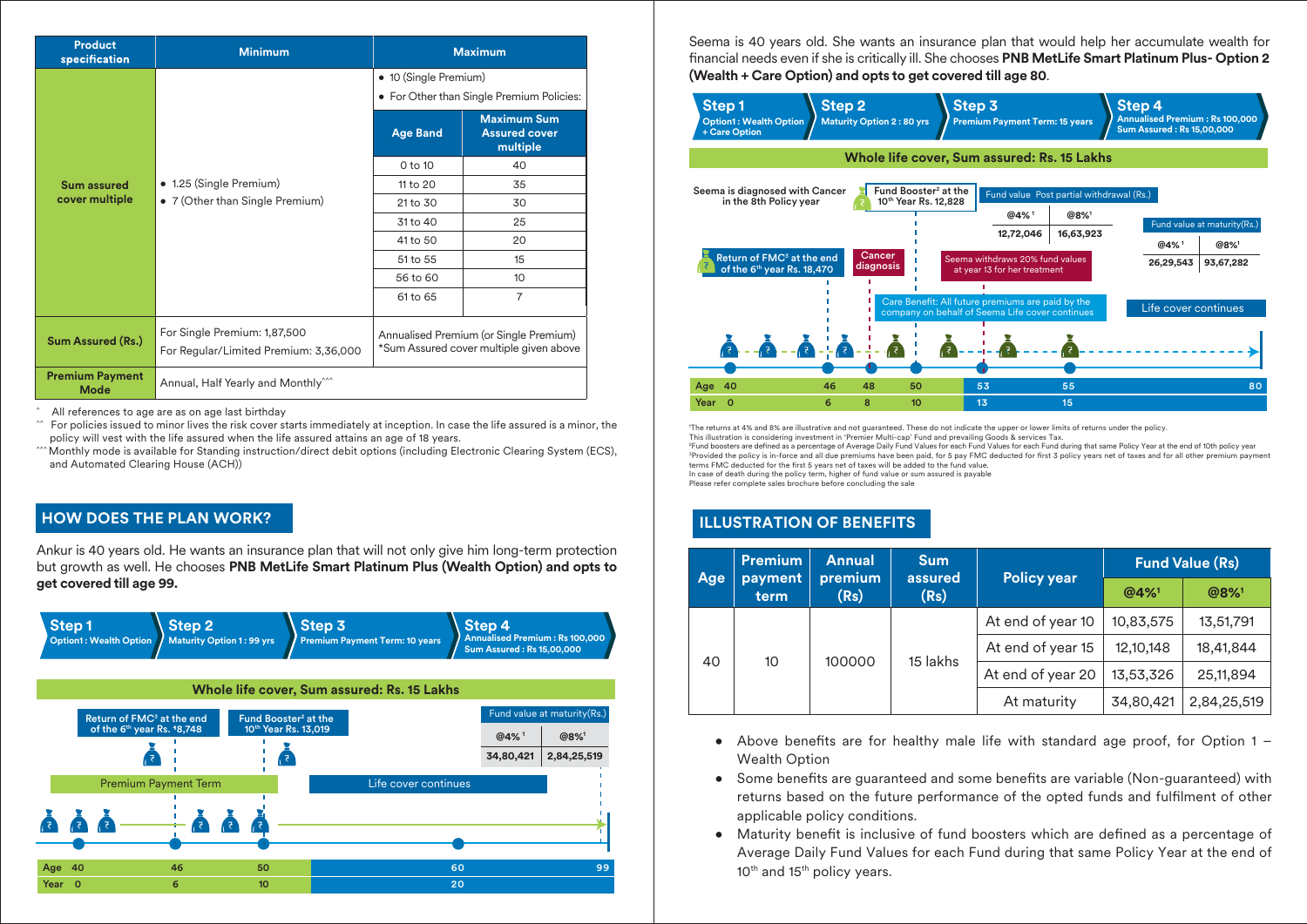- 1 The returns indicated at 4% and 8% are illustrative and not guaranteed. These do not indicate the upper or lower limits of returns under the policy.
- This illustration is considering investment in 'Premier Multi-cap' fund and prevailing Goods & Services Tax. Tax laws are subject to amendments from time to time.

# **BENEFITS IN DETAIL**

At inception of your policy, you can choose between the following plan options and Maturity options based on your protection needs.

# **PLAN OPTIONS**

#### **Option 1: Wealth Option**

This option offers benefit on death or maturity.

## **Option 2: Wealth + Care Option**

This option offers in addition to the above benefits a Care Benefit on occurrence of Critical Illness. On occurrence of any one of the 5 listed Critical Illnesses, as a part of Care Benet, all future due premiums shall be waived and an amount equivalent to premiums (chosen at inception) will be paid into the fund at each future premium due date following the date of diagnosis of Critical Illnesses.

Once opted the policyholder cannot change the option chosen during the Policy term.

# **MATURITY OPTIONS**

#### **Option 1: Cover upto age 80 years**

Under this option, the life cover will be available till age 80 years, i.e. policy term will be equal to 80 minus age at entry.

#### **Option 2: Cover upto age 99 years**

Under this option, the life cover will be available till age 99 years, i.e. policy term will be equal to 99 minus age at entry.

# **CARE BENEFIT**

This Benefit is not available under Option 1: Wealth Option.

Under Option 2: Wealth + Care Option - on occurrence of any one of the 5 listed Critical Illnesses, all future premiums that would otherwise have been payable shall be waived for the remainder of the premium payment term and the company will continue to allocate units to your policy as if the premiums are being paid, i.e., an amount equivalent to premium (chosen at inception) will be paid into the fund at each future premium due date following the date of diagnosis of Critical Illnesses. This benefit is applicable, provided that:

- The Policy is in In-Force Status and all due Installment Premiums have been received in full on the date of the Life Assured's diagnosis;
- The Life Assured is not first diagnosed or showed signs or symptoms of the Critical Illness within the Waiting Period of 90 days from the later of the Date of Commencement of Risk or the date of the last Revival of the Policy;

All other benefits will remain same as 'Wealth Option'.

If the Life Assured is first diagnosed or showed signs or symptoms of the Critical Illness within the Waiting Period specified above, no benefit shall be payable, i.e. future due premiums shall not be waived off and Care Benefit shall immediately and automatically terminate in respect of the Life Assured and no future morbidity charges would be deducted from the fund.

# **CRITICAL ILLNESSES COVERED UNDER CARE BENEFIT**

- 1. Cancer of Specified Severity
- 2. First Heart Attack of specified severity
- 3. Open Chest CABG
- 4. Kidney Failure Requiring Regular Dialysis
- 5. Stroke resulting in Permanent Symptoms

The details of these conditions are as mentioned in the section on 'Definitions and exclusions for Care Benefit'.

# **MATURITY BENEFIT**

On survival of the Life Assured till the end of the policy term, provided the policy is in force and all due premiums are paid, we will pay the maturity benefit which is equal to total fund value as on the maturity date and all rights, benefits and interests under this Policy shall immediately and automatically terminate.

# **RETURN OF FUND MANAGEMENT CHARGE AT THE END OF 6TH YEAR**

The total of Fund Management Charges (excluding any applicable goods and service taxes) deducted during the first 5 years of the policy net of taxes will be added back to the Fund Value at the end of the 6th policy year. For premium payment term of 5 years, the total of Fund Management Charges (excluding any applicable goods and service taxes) deducted during the first 3 years of the policy net of taxes will be added back to the Fund Value at the end of the 6<sup>th</sup> policy year.

Return of FMC will be payable provided the policy is in force and all due installment premiums till end of 6<sup>th</sup> policy year have been paid in full.

This benefit will not be available with Single pay.

# **FUND BOOSTERS**

Fund Boosters will be allocated to your policy at the end of  $10<sup>th</sup>$  policy year provided the policy is in force and all due installment premiums till date have been received in full.

The Fund Booster at the end of 10<sup>th</sup> year will be defined as a percentage of Average Daily Fund Values for each Fund during that same policy year at the end of  $10<sup>th</sup>$  policy year. If policyholder has chosen multiple funds, Fund Booster will be allocated to each fund based on the fund value of that particular fund and Fund Booster percentage. Fund Booster will be made by allocation of extra units based on the NAV as on the due date of the credit of fund booster.

The allocation of Fund Booster units is guaranteed and shall not be revoked by the company under any circumstances.

This feature will not be available with Single pay.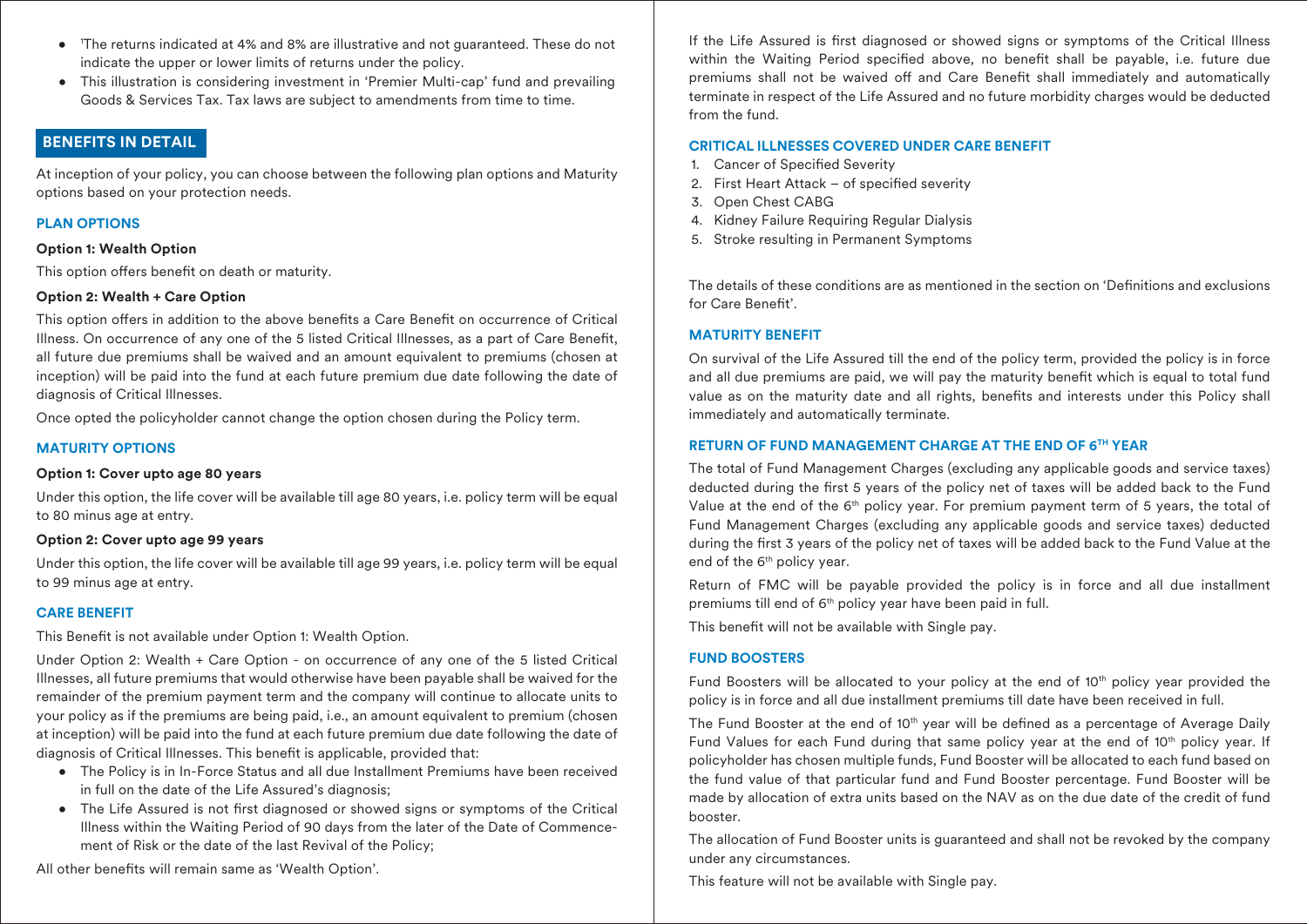| <b>End of Policy</b><br>year/Fund | Protector II,<br><b>Bond Opportunities Fund,</b><br><b>Liquid Fund,</b><br><b>Balancer II &amp;</b><br><b>Balanced Opportunities</b><br><b>Fund</b> | <b>Multiplier III.</b><br><b>Premier Multi-cap Fund,</b><br>Mid Cap Fund,<br><b>CREST</b> (thematic fund),<br><b>Flexi Cap &amp;</b><br><b>Virtue II</b> |
|-----------------------------------|-----------------------------------------------------------------------------------------------------------------------------------------------------|----------------------------------------------------------------------------------------------------------------------------------------------------------|
| 10                                | 0.75% of Fund Value                                                                                                                                 | 1% of Fund Value                                                                                                                                         |

# **DEATH BENEFIT**

If the Life Assured's death occurs while the Policy is in In-Force Status on the date of the Life Assured's death and the Policy and all rights, benefits and interests under this Policy shall immediately and automatically terminate. The death benefit payable will be higher of -

- The Fund Value on the date of death:
- The Sum Assured after deducting all Partial Withdrawals made during the 2year period immediately preceding the Life Assured's death;
- 105% of the total Premiums paid excluding partial withdrawals made during two-year period immediately preceding the date of death of the Life Assured

Where Sum Assured is higher of:

- Basic Sum Assured
- Sum Assured Cover Multiple X Single/Annualized Premium

Basic Sum Assured (BSA) is defined as:

- For Single Pay: 1.25 times Single Premium
- For Regular/ Limited Pay: 7 times Annualized Premium

And Sum Assured Cover Multiple is defined as:

| <b>Sum Assured Cover Multiple</b>     |                |                 |                                              |  |
|---------------------------------------|----------------|-----------------|----------------------------------------------|--|
| <b>Premium Payment</b><br><b>Type</b> | <b>Minimum</b> | <b>Maximum</b>  |                                              |  |
|                                       |                | <b>Age Band</b> | <b>Maximum Sum Assured</b><br>cover multiple |  |
|                                       | $\overline{7}$ | 0 to 10         | 40                                           |  |
| <b>Limited Pay</b>                    |                | 11 to 20        | 35                                           |  |
| &                                     |                | 21 to 30        | 30                                           |  |
| <b>Regular Pay</b>                    |                | 31 to 40        | 25                                           |  |
|                                       |                | 41 to 50        | 20                                           |  |
|                                       |                | 51 to 55        | 15                                           |  |
|                                       |                | 56 to 60        | 10 <sup>10</sup>                             |  |
|                                       |                | 61 to 65        | $\overline{7}$                               |  |
| <b>Single Pay</b>                     | 1.25           |                 | 10                                           |  |

Any Charges recovered subsequent to the date of the Life Assured's death shall also be paid back to the nominee.

On the death of the life assured while the monies are in discontinued policy fund, the death benefit will be the discontinued policy fund value. Thereafter this policy shall terminate and all rights, benefits and interests under this policy shall be extinguished.

In case the life assured is a minor, risk cover will start immediately at inception of the policy.

# **FUND MANAGEMENT STRATEGIES**

You can choose amongst the following portfolio strategies:

# **SELF-MANAGED STRATEGY**

With this strategy, you can allocate your premiums directly amongst the 11 available funds in proportions of your choice.

You have the option of switching amongst the 11 funds as mentioned below and may choose premium redirection option for your future premiums depending up on your changing risk appetite and market conditions.

The details of the various funds are given in the table below:

| S.No. | <b>Fund Name</b>                                                                  | Investment<br><b>Objectives</b>                                                                                                                             | Asset<br>Category | Asset<br>Allocation<br>Range (%) | <b>Risk</b>              |
|-------|-----------------------------------------------------------------------------------|-------------------------------------------------------------------------------------------------------------------------------------------------------------|-------------------|----------------------------------|--------------------------|
|       |                                                                                   | To provide long<br>term capital                                                                                                                             | Equities          | $60 - 100$                       |                          |
|       |                                                                                   | appreciation<br>from an actively                                                                                                                            | Debt              | $\Omega$                         |                          |
| 1     | <b>Mid Cap Fund</b><br>(ULIF02501/01/18MIDCAPFUND117)                             | managed portfolio<br>of diversified stocks<br>from the midcap<br>segment of the<br>market                                                                   | Money<br>market   | $0 - 40$                         | Very<br><b>High Risk</b> |
|       | <b>Premier Multi-cap Fund</b><br>$\overline{2}$<br>(ULIF02101/01/18MULTICAPFN117) | To generate wealth<br>by investing<br>in companies<br>across market<br>capitalisation<br>spectrum with a<br>blend of large-<br>cap and mid-cap<br>companies | Equities          | $60 - 100$                       | Very<br>High Risk        |
|       |                                                                                   |                                                                                                                                                             | Debt              | $\circ$                          |                          |
|       |                                                                                   |                                                                                                                                                             | Money<br>market   | $0 - 40$                         |                          |
|       |                                                                                   | To generate long<br>term capital<br>appreciation<br>by investing in                                                                                         | Equities          | $60 - 100$                       |                          |
| 3     | Virtue II<br>(ULIF01215/12/09VIRTUE2FND117)                                       | diversified equities<br>of companies<br>promoting healthy<br>life style and<br>enhancing quality<br>of life                                                 |                   | $0 - 40$                         | Very<br>High Risk        |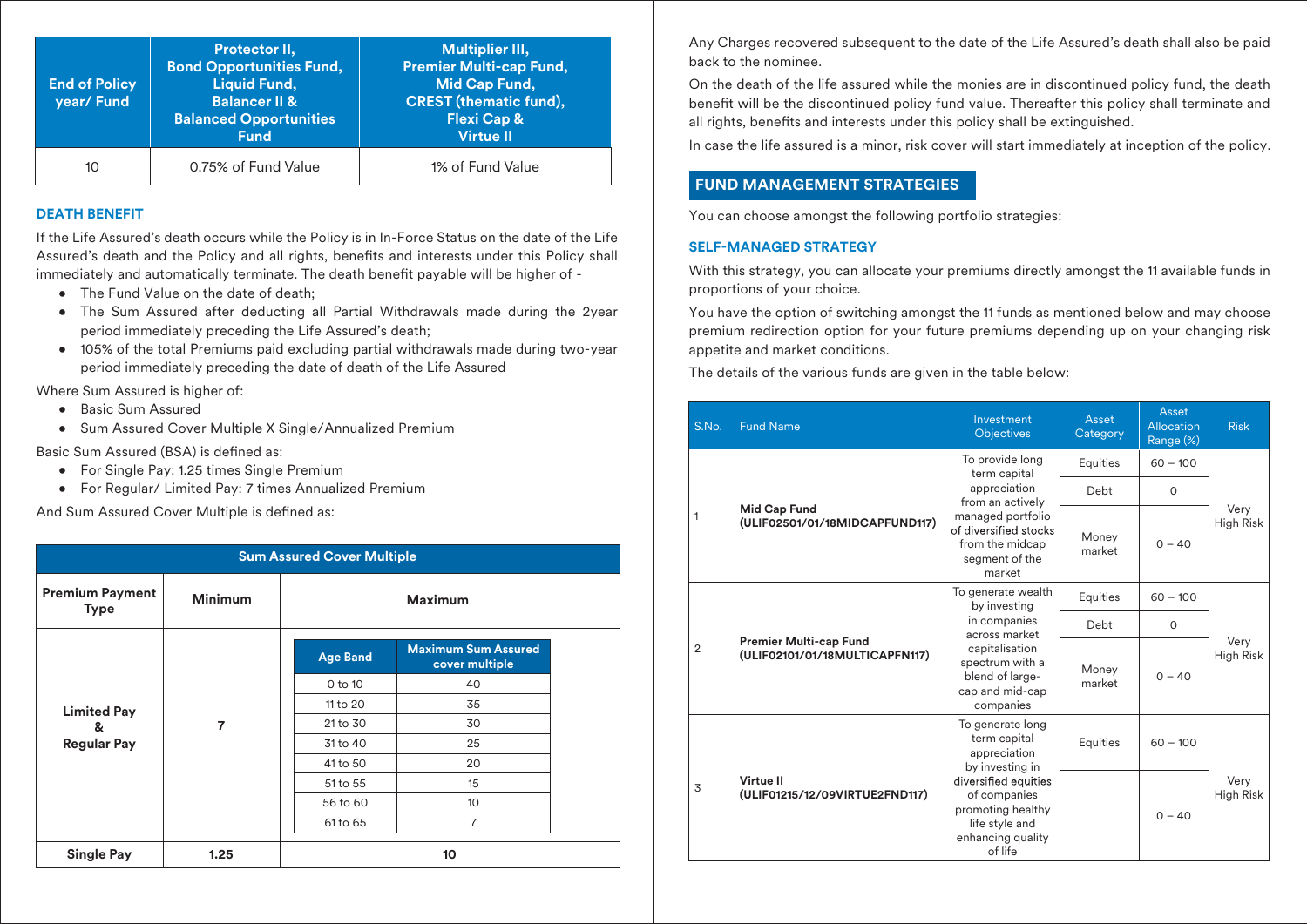| S.No.                                                                | <b>Fund Name</b>                                        | Investment<br><b>Objectives</b>                                                                                                                                                                                                       | Asset<br>Category                             | Asset<br>Allocation<br>Range (%) | <b>Risk</b>              |
|----------------------------------------------------------------------|---------------------------------------------------------|---------------------------------------------------------------------------------------------------------------------------------------------------------------------------------------------------------------------------------------|-----------------------------------------------|----------------------------------|--------------------------|
|                                                                      |                                                         | To generate wealth<br>by investing in                                                                                                                                                                                                 | Equities                                      | $60 - 100$                       |                          |
|                                                                      |                                                         | companies which<br>will benefit from                                                                                                                                                                                                  | Debt                                          | $\Omega$                         |                          |
| <b>CREST (Thematic Fund)</b><br>4.<br>(ULIF02201/01/18CRESTTHEMF117) |                                                         | the present<br>evolving economic<br>environment<br>such as rising<br>consumption (C),<br>strengthening<br>government<br>reforms (RE),<br>increasing<br>contribution of<br>services (S) in the<br>economy and new<br>technologies (T). | Money<br>market                               | $0 - 40$                         | Very<br><b>High Risk</b> |
|                                                                      |                                                         | To generate                                                                                                                                                                                                                           | Equities                                      | $60 - 100$                       |                          |
| 5.                                                                   | Flexi Cap<br>(ULIF01315/12/09FLEXICAPFN117)             | long-term capital<br>appreciation<br>from an actively<br>managed portfolio<br>of diversified stocks<br>across the market<br>capitalization<br>spectrum                                                                                | Money<br>market                               | $0 - 40$                         | Very<br><b>High Risk</b> |
|                                                                      |                                                         | To generate long                                                                                                                                                                                                                      | Equities                                      | $60 - 100$                       |                          |
| 6.                                                                   | <b>Multiplier III</b><br>(ULIF01809/10/15MULTIPLIE3117) | term capital<br>appreciation<br>by investing in<br>diversified equities<br>(predominantly<br>large caps)                                                                                                                              | Money<br>market                               | $0 - 40$                         | High Risk                |
|                                                                      |                                                         | To generate capital<br>appreciation and                                                                                                                                                                                               | Equities                                      | $60 - 100$                       |                          |
|                                                                      | <b>Balanced Opportunities Fund</b>                      | current income                                                                                                                                                                                                                        | Debt                                          | $\Omega$                         | <b>Medium</b>            |
| 7.                                                                   | (ULIF02301/01/18BALANCEOPP117)                          | through a judicious<br>mix of investments<br>in equities and fixed<br>income securities.                                                                                                                                              | Money<br>market                               | $0 - 40$                         | <b>Risk</b>              |
|                                                                      | <b>Balancer II</b>                                      | To generate capital<br>appreciation and<br>current income,                                                                                                                                                                            | Government<br>and other<br>debt<br>securities | $0 - 60$                         |                          |
| 8.                                                                   | (ULIF01015/12/09BALANCER2F117)                          | through a judicious<br>mix of investments                                                                                                                                                                                             | Equities                                      | $0 - 60$                         | Medium<br><b>Risk</b>    |
|                                                                      |                                                         | in equities and fixed<br>income securities.                                                                                                                                                                                           | Money<br>market<br>instruments                | $0 - 40$                         |                          |

| <b>Risk</b>     |  |                                           | S.No.                                                 | <b>Fund Name</b>                                                 | Investment<br><b>Objectives</b>                                                                                                         | Asset<br>Category              | Asset<br>Allocation<br>Range (%) | <b>Risk</b> |
|-----------------|--|-------------------------------------------|-------------------------------------------------------|------------------------------------------------------------------|-----------------------------------------------------------------------------------------------------------------------------------------|--------------------------------|----------------------------------|-------------|
|                 |  | 9.                                        | <b>Protector II</b><br>(ULIF00915/12/09PROTECTOR2117) | To earn regular<br>income by investing<br>in high quality fixed  | Government<br>and other<br>debt<br>securities                                                                                           | $60 - 100$                     | Low Risk                         |             |
|                 |  |                                           |                                                       |                                                                  | income securities                                                                                                                       | Money<br>market<br>instruments | $0 - 40$                         |             |
| Very            |  |                                           |                                                       |                                                                  | To provide higher                                                                                                                       | Equities                       | 0                                |             |
| ah Risk         |  | accrual along with<br>safety arising from | Debt                                                  | $80 - 100$                                                       |                                                                                                                                         |                                |                                  |             |
|                 |  |                                           | 10.                                                   | <b>Bond Opportunities Fund</b><br>(ULIF02401/01/18BONDOPPORT117) | high allocation to<br>corporate bonds.<br>The fund will invest<br>up to 100% of the<br>corpus in debt<br>and money market<br>securities | Money<br>market                | $0 - 20$                         | Low Risk    |
| Very<br>ah Risk |  |                                           | 11.                                                   | <b>Liquid Fund</b><br>(ULIF01909/10/15LIQUIDFUND117)             | To generate stable<br>returns by investing<br>in a very short term<br>debt and money<br>market instruments                              | Money<br>market                | 100                              | Low Risk    |

# **SYSTEMATIC TRANSFER STRATEGY**

You may utilise this strategy to ensure a gradual exposure to equity from debt in a phased manner through equal instalments over the course of 12 months. This strategy allows you to systematically allocate your premiums to equities while eliminating the need to time your investments into the equity market.

- This option is available only to annual mode policies.
- On selection of Systematic transfer strategy at inception / policy anniversary, all new premiums will be allocated to Protector II Fund (debt oriented fund).
- All monies in Protector II Fund (debt oriented fund) will systematically be transferred to Premier Multi-cap Fund (equity oriented fund) over the 12 month policy period.
- The units will be automatically transferred from Protector II Fund to Premier Multi-cap Fund at the end of every month in the following manner:

| Month1              | 1/12 of the units available at the end of Month 1 |  |  |
|---------------------|---------------------------------------------------|--|--|
| Month <sub>2</sub>  | 1/11 of the units available at the end of Month 2 |  |  |
| Month <sub>3</sub>  | 1/10 of the units available at the end of Month 3 |  |  |
| Month4              | 1/9 of the units available at the end of Month 4  |  |  |
| Month <sub>5</sub>  | 1/8 of the units available at the end of Month 5  |  |  |
| Month <sub>6</sub>  | 1/7 of the units available at the end of Month 6  |  |  |
| Month7              | 1/6 of the units available at the end of Month 7  |  |  |
| Month <sub>8</sub>  | 1/5 of the units available at the end of Month 8  |  |  |
| Month <sub>9</sub>  | 1/4 of the units available at the end of Month 9  |  |  |
| Month <sub>10</sub> | 1/3 of the units available at the end of Month 10 |  |  |
| Month <sub>11</sub> | 1/2 of the units available at the end of Month 11 |  |  |
| Month <sub>12</sub> | Balance Units available at the end of the Month12 |  |  |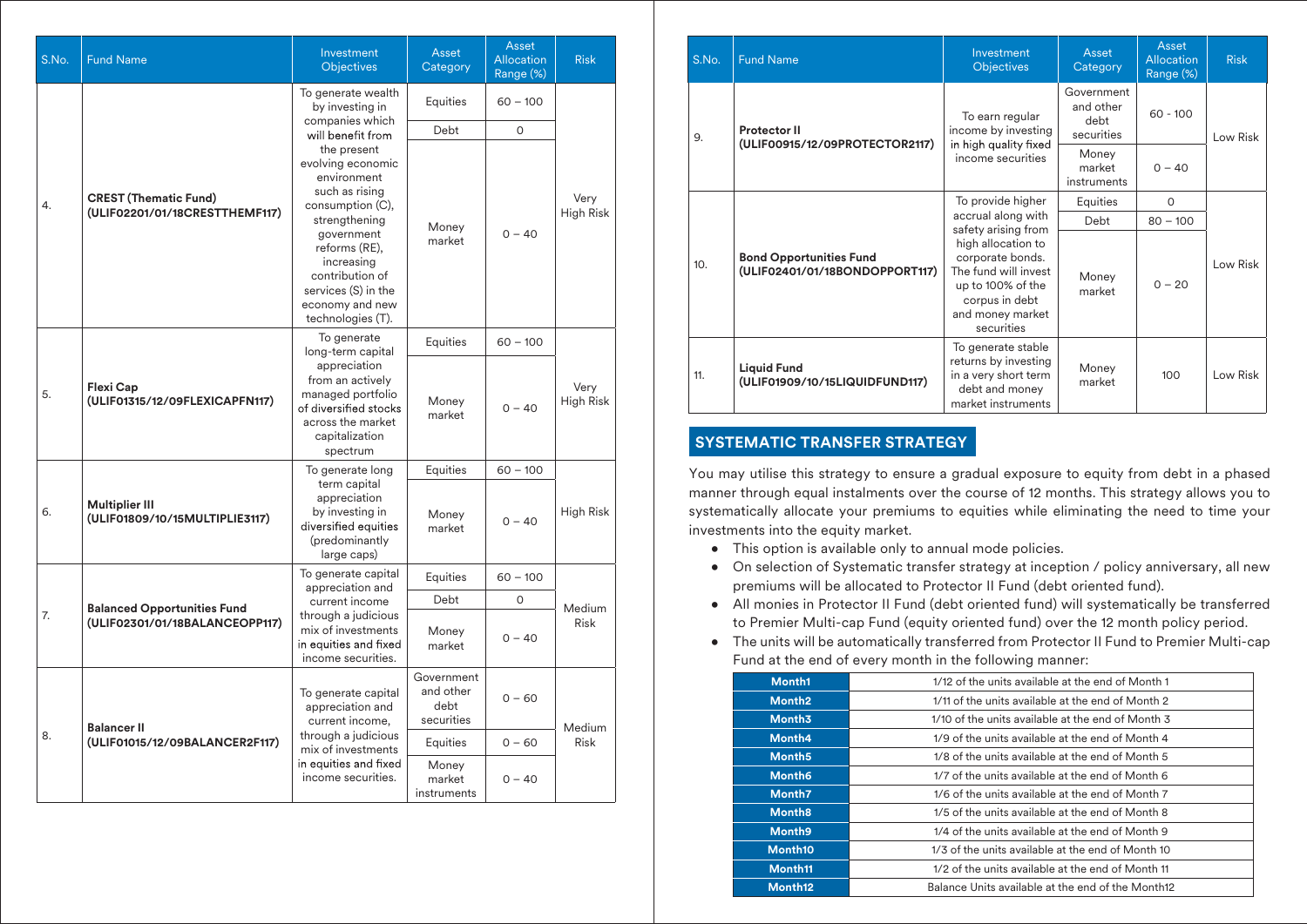- Systematic transfer strategy if chosen during the term of the policy will be activated only on the next policy anniversary.
- The policyholder would have two options with respect to existing monies, once he chooses Systematic Transfer Strategy
	- o Transfer all existing monies from Protector II Fund to any other fund. In this case, only the subsequent premiums allocated to Protector II Fund would be systematically transferred to Premier Multi-cap Fund.
	- o Continue with existing monies in Protector II Fund: In this case, all monies, including subsequent premiums, in Protector II Fund will be systematically transferred to Premier Multi-cap Fund.
- This facility will be deactivated in case the policy moves to discontinuance fund status.
- If Systematic transfer strategy is availed, no switches will be allowed to and from Protector II
- In case premium payment mode is changed from Annual to any other mode, this option will be deactivated
- In case the policyholder does not pay the premium on due date, on subsequent premium payment the monies will be transferred from Protector II Fund to Premier Multi-cap Fund over the remaining policy period as illustrated above.

#### **LIFE-STAGE STRATEGY**

You can utilize this strategy to ensure that your policy adapts to your changing needs, depending on your life stage and age.

At policy inception, your premium, net of allocation charge is distributed between two funds, Premier Multi-cap Fund (equity oriented fund) and Protector II Fund (debt oriented fund), based on your attained age. As you move from one age band to another, your funds are re-distributed based on your age. The age-wise portfolio distribution is shown in the table.

| Age of policyholder<br>(years) | <b>Premier Multi-cap Fund</b> | <b>Protector II Fund</b> |
|--------------------------------|-------------------------------|--------------------------|
| Up to 30                       | 70%                           | 30%                      |
| $31 - 40$                      | 60%                           | 40%                      |
| $41 - 50$                      | 50%                           | 50%                      |
| $51 - 60$                      | 40%                           | 60%                      |
| $61 - 70$                      | 20%                           | 80%                      |
| $71 +$                         | 10%                           | 90%                      |

- On a quarterly basis, units shall be rebalanced as necessary to achieve the above proportions of the Fund Value in the Premier Multi-cap Fund and Protector II Fund. The re-balancing of units shall be done on the last day of each policy quarter.
- On selection of Life stage strategy, the existing funds / future premiums (if any) will be allocated as per the applicable proportion between Premier Multi-cap Fund (equity) and Protector II Fund (Debt), based on your age.
- No switches will be allowed as long as life-stage strategy is in effect

You can opt for only one of the Portfolio Strategies at any given time during the policy term.

Policy holder may use the change in portfolio strategy option to transfer amongst any of the three portfolio strategies. The details are mentioned in the section on change in portfolio strategy. Systematic transfer strategy if chosen during the term of the policy will be activated only on the next policy anniversary.

# **OTHER FEATURES**

#### **Change in Sum Assured**

- 1. Change in Sum Assured will be allowed only on policy anniversaries, provided all due premiums till date have been paid and provided monies are not in discontinued policy fund. Any increase in sum assured may be exercised provided that the life assured is aged not more than 60 years last birthday on the policy anniversary when this option is exercised. Age restriction will not be applicable for reduction in sum assured.
- 2. Increase in Sum Assured is subject to underwriting. The cost of any medical reports and charges will be borne by the life assured and will be deducted by redemption of units.
- 3. Change in sum assured will be subject to the minimum and maximum SA multiple available under the product.
- 4. Any increase in sum assured subsequent to opting decrease in sum assured will be subject to conditions specified in 1 & 2. above.

#### **Premium Redirection (only under Self-Managed Strategy)**

You can choose to change the allocation of future premiums with premium redirection. You would have the option to change the premium allocation proportions free of charge.

#### **Switching (only under Self-Managed Strategy)**

You have the option to switch partially or fully between the available Unit-Linked fund options, at any point of time during the policy term. The minimum value of every switch should be Rs 5,000. All switches are free.

#### **Partial Withdrawals**

Partial withdrawals are available only after the completion of 5 policy anniversaries or on attainment of age 18 by the Life Assured, whichever is later.

The partial withdrawals are free of any charge.

This partial withdrawal shall be subject to the current minimum limit of Rs. 5,000 and the maximum partial withdrawal in a policy year shall not exceed 25% of the total fund value at the time of withdrawal.

However, at any point of time during the policy term, the minimum fund balance after the partial withdrawal should be at least equal to one annualized premium.

Partial withdrawals which would result in termination of a policy shall not be allowed.

#### **Flexible premium payment modes and modal factors**

You may elect to pay premiums by Yearly, Half Yearly, or Monthly mode. Monthly mode is available for Standing Instruction / Direct Debit options (including ECS (Electronic Clearing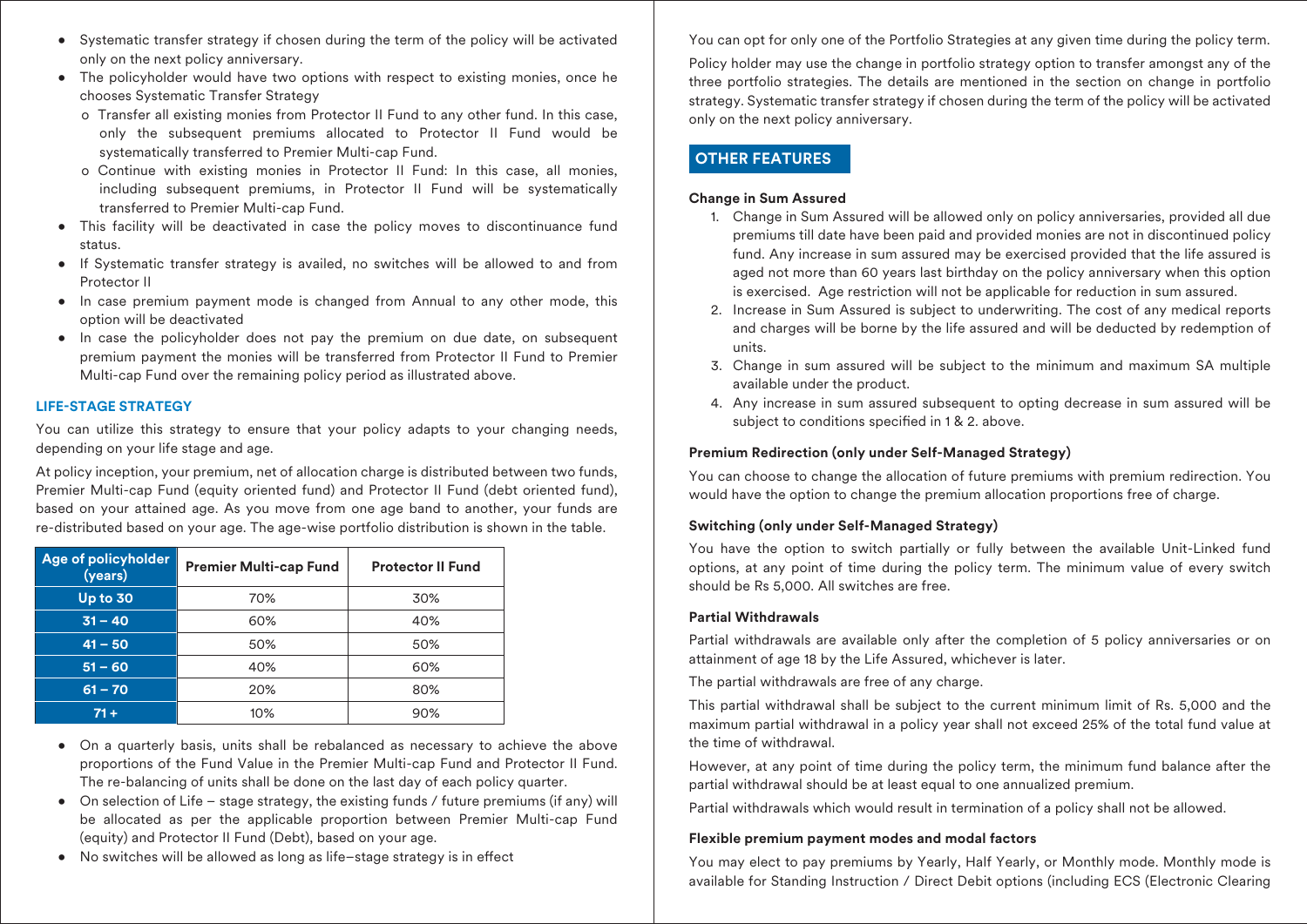System), ACH (Automated Clearing House))

Factors on premium will be applicable as per the table below:

| <b>Premium Paying Mode</b> | <b>Modal Factor</b> |
|----------------------------|---------------------|
| Half Yearly                | 1/2                 |
| $\vert$ Monthly*           | 1/12                |

\*Monthly mode available only for standing instructions/ direct debit options (including Electronic Clearing System (ECS), and Automated Clearing House (ACH))

# **POLICY LOANS & TOP UPS**

Not allowed under this policy.

# **CHANGE IN PORTFOLIO STRATEGY**

You can change your portfolio strategy once every policy year, provided the monies are not in Discontinued Fund. This facility is provided free of cost. If un-utilized, it cannot be carried forward to the next policy year.

## **GRACE PERIOD**

You have a grace period of 30 days (15 days for monthly mode) from the due date of unpaid remium to pay all your due Premiums. In case you do not pay your Premiums in the grace period your policy attains the status of Discontinued Policy. You policy remains in-force during the grace period.

#### **FREE LOOK PERIOD**

Please go through the terms and conditions of the Policy very carefully. If You have any objections to the terms and conditions of the Policy, You may return the Policy for cancellation by giving a signed written notice to Us within 15 days (30 days in case the Policy has been sold through distance marketing) from the date of receiving the Policy Document, stating the reasons for Your objection and You will be entitled to an amount equal to non-allocated Installment Premiums plus Charges levied by cancellation of Units plus the Fund Value at the date of cancellation after deducting proportionate risk premium for the period of cover and the expenses incurred by Us on medical examination, if any, of the Life Assured and stamp duty charges.

# **PREMIUM DISCONTINUANCE**

# **DISCONTINUANCE OF POLICY DURING LOCK – IN PERIOD (NOT APPLICABLE IF SINGLE PAY OPTION IS IN FORCE UNDER THE POLICY)**

In case of discontinuance of policy due to non-payment of premium upon expiry of the Grace period, the policy will either Lapse or get converted to Paid-Up Status in accordance with the following provisions:

Upon expiry of the grace period, in case of discontinuance of policy due to non-payment of premium, the fund value after deducting the applicable discontinuance charges, shall be

credited to the discontinued policy fund and the risk cover shall cease.

 Such discontinuance charges shall not exceed the charges mentioned in the Charges section. The Company will also send a notice within three months of the first unpaid premiums to the discontinued policyholder to

 All such discontinued policies shall be provided a revival period of three years from date of first unpaid premium. On such discontinuance, the company will communicate the status of the policy, within three months of the first unpaid premium, to the policyholder and provide the option to revive the policy within the revival period of three years as below:

- i. In case the policyholder opts to revive but does not revive the policy during the revival period, the proceeds of the discontinued policy fund shall be paid to the policyholder at the end of the revival period or lock-in period whichever is later. In respect of revival period ending after lock-in period, the policy will remain in discontinuance fund till the end of revival period. The Fund management charges of discontinued fund will be applicable during this period and no other charges will be applied.
- ii. In case the policyholder does not exercise the option as set out above, the policy shall continue without any risk cover, and the policy fund shall remain invested in the discontinuance fund. At the end of the lock-in period, the proceeds of the discontinuance fund shall be paid to the policyholder and the policy shall terminate.
- iii. However, the policyholder has an option to surrender the policy anytime and proceeds of the discontinued policy shall be payable at the end of lock-in period or date of surrender whichever is later.

# **DISCONTINUANCE OF POLICY AFTER LOCK – IN PERIOD (NOT APPLICABLE IF SINGLE PAY OPTION IS IN FORCE UNDER THE POLICY)**

Upon expiry of the grace period, in case of discontinuance of policy due to non-payment of premium after lock-in period, the policy shall be converted into a reduced paid up policy with the paid-up sum assured i.e. original sum assured multiplied by the total number of premiums paid to the original number of premiums payable as per the terms and conditions of the policy. The policy shall continue to be in reduced paid-up status without rider cover, if any.

i. All charges as per terms and conditions of the policy may be deducted during the revival period. However, the mortality charges shall be deducted based on the reduced paid up sum assured only. On such discontinuance, Insurer shall communicate the status of the policy, within three months of the first unpaid premium, to the policyholder and provide the following options:

 (a) To revive the policy within the revival period of three years, or (b) Complete withdrawal of the policy.

- ii. In case the policyholder opts for (a) above but does not revive the policy during the revival period, the fund value shall be paid to the policyholder at the end of the revival period.
- iii. In case the policyholder does not exercise any option as set out above, the policy shall continue to be in reduced paid up status. At the end of the revival period the proceeds of the policy fund shall be paid to the policyholder and the policy shall terminate.
- iv. However, the policyholder has an option to surrender the policy anytime and proceeds of the policy fund shall be payable.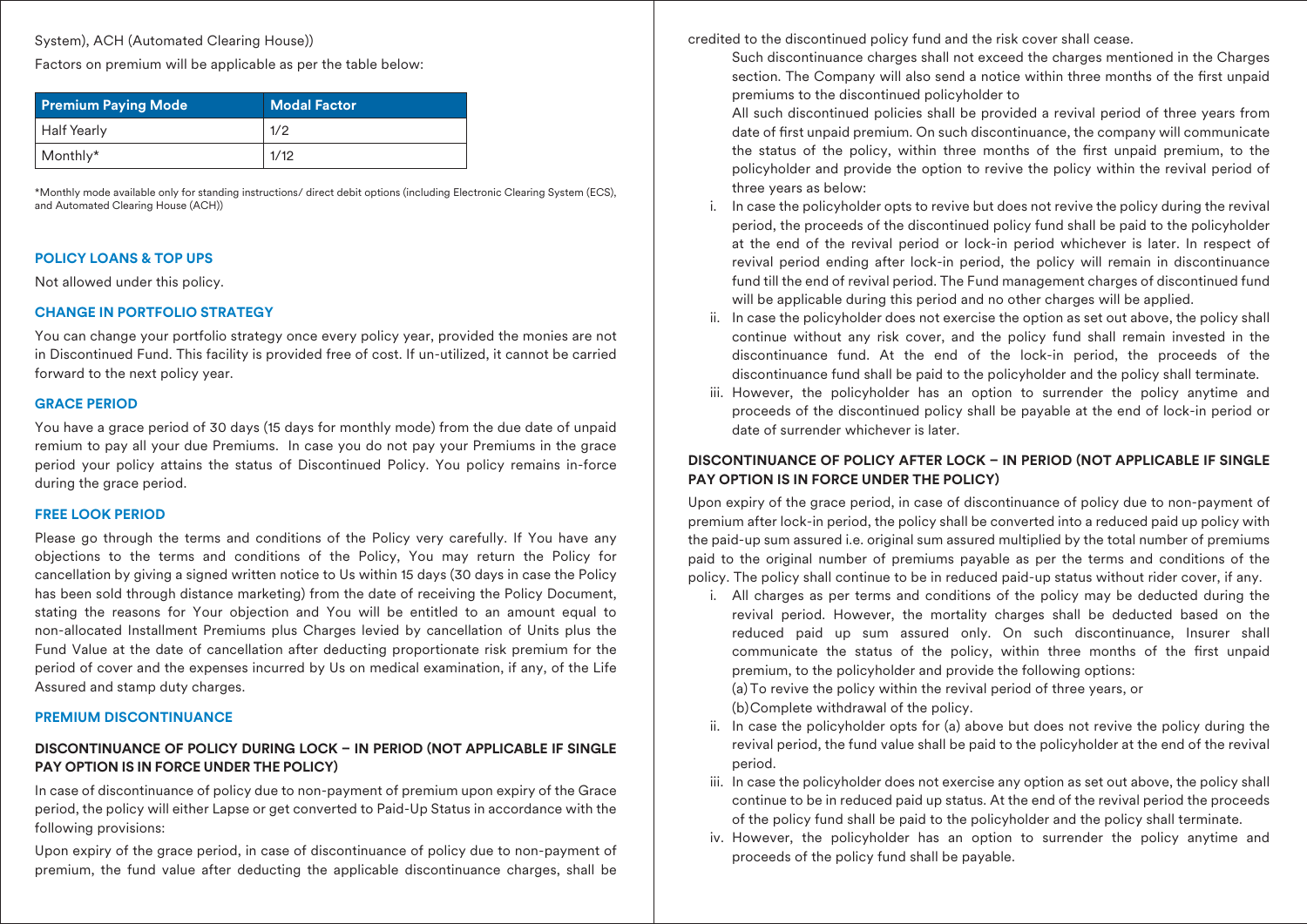At no time the death benefit under a life insurance product shall be less than 105 percent of the total premiums received up to the date of death under the base benefit including top-ups premium paid and may exclude partial withdrawals made during two-year period immediately preceding the death of the life assured

#### **DISCONTINUANCE OF SINGLE PREMIUM POLICY**

#### **i) During the Lock – in Period**

 The policyholder has an option to surrender any time during the lock-in period. In case of surrender during the first five policy years (lock-in period), the Total Fund Value under the said Policy, after deduction of Discontinuance Charges (as specified in section 8.5 (d) below), will be transferred to the Discontinued Policy Fund.

 The proceeds from the discontinuance fund shall be paid at the end of lock-in period. Only fund management charge will be deducted from this fund during this period. Further, no risk cover shall be provided on such policy during the discontinuance period.

#### **ii) After the Lock – in Period**

 In case of Single Premium Policies, the policyholder has an option to surrender the policy any time. Upon receipt of request for surrender after the first five years, the fund value as on date of surrender shall be payable.

#### **TREATMENT OF THE POLICY WHILE MONIES ARE IN THE DISCONTINUED POLICY FUND**

While monies are in the Discontinued Policy Fund:

- i. Risk Cover and Minimum Death Benefit will not apply
- ii. The fund management charge on discontinued policy fund shall be declared by the Authority from time to time. Currently, the fund management charge is 0.50% p.a. No other charges will apply.
- iii. From the date monies enter the Discontinued Policy Fund till the date they leave the Discontinued Policy Fund, a minimum guaranteed interest rate declared by IRDAI from time to time will apply. The current minimum guaranteed interest rate applicable to the Discontinued Policy Fund is 4% p.a.
- iv. The excess income earned in the Discontinued Policy Fund over and above the minimum guaranteed interest rate shall also be apportioned to the Discontinued Policy Fund in arriving at the proceeds of the discontinued policies.

 The date of discontinuance of the policy is the date on which intimation is received from the policyholder about discontinuance of the policy or surrender of the policy, or the expiry of the notice period, whichever is earlier.

#### **DISCONTINUED POLICY FUND**

For the policies where the premiums are discontinued, the Fund Value will be moved to Discontinued Policy Fund. The proceeds of the Discontinued Policy Fund shall be payable only upon completion of Lock-in period, except in the case of death of the life assured, wherein the discontinuance fund value shall be payable immediately to the nominee.

The investment mix for the Discontinued Policy Fund is as follows:

Money market: 0% - 100%,

Government Securities: 0% - 25%

The minimum guaranteed interest rate on this Fund is 4.0% (Four percent) per annum (or as mandated by the Authority from time to time). The Fund Management Charge for the Discontinued Policy Fund is 0.5% per annum. The excess income earned in the Discontinued Policy Fund over and above the minimum guaranteed interest rate shall also be apportioned to the Discontinued Policy Fund.

#### **SURRENDER**

- During the first five policy years, on receipt of surrender intimation, the Fund Value after deduction of applicable Discontinuance Charge, shall be transferred to the Discontinued Policy Fund.
- The proceeds of the discontinued policy shall be paid at the end of lock-in period. Only fund management charge will be deducted from this fund during this period. Further, no risk cover shall be provided on such policy during the discontinuance period.
- On surrender after completion of the fifth policy year, you will be entitled to the total Fund Value under the policy.
- Once a policy is surrendered in full, it is terminated and cannot be revived.

## **REVIVAL OF THE POLICY**

On discontinuance of policy, if the Policyholder has chosen option to revive the policy, within revival period of 3 years from the date of discontinuance of policy, the policy shall be revived restoring the risk cover along with investment made in fund chosen by the policyholder out of the discontinued fund less applicable charges as referred below, shall be levied. Where a policy is discontinued, the steps outlined in 'Premium Discontinuance' section of this document will be followed. If the Policyholder opts to revive the policy within the revival period then revival of the discontinued policy is subject to the following conditions:

- The revival of the policy shall be subject to the Board Approved Underwriting Policy of the Company.
- The Company reserves the right to obtain additional information before reviving the Policy and also the right to decline revival of the policy or impose extra mortality charges as per Board Approved Underwriting Policy of the Company.
- The Policyholder paying all due premiums that would have been payable from the date of default to the proposed date of revival without any interest or fee.
- Revival during lock-in period:
	- o Upon receipt of all due Premiums, the Policy Admin Charges and Premium Allocation Charges for the past due Premiums will be deducted before allocating the balance amount to the Unit Account.
	- o No other charges will be levied
	- o The Company shall add back to the Fund, the Discontinuance Charges, if applicable, deducted at the time of discontinuance of the Policy.
- Revival after lock-in period:
	- o Upon receipt of all due Premiums, Premium Allocation Charges for the past due Premiums will be deducted before allocating the balance amount to the Unit Account.
	- o No other charges will be levied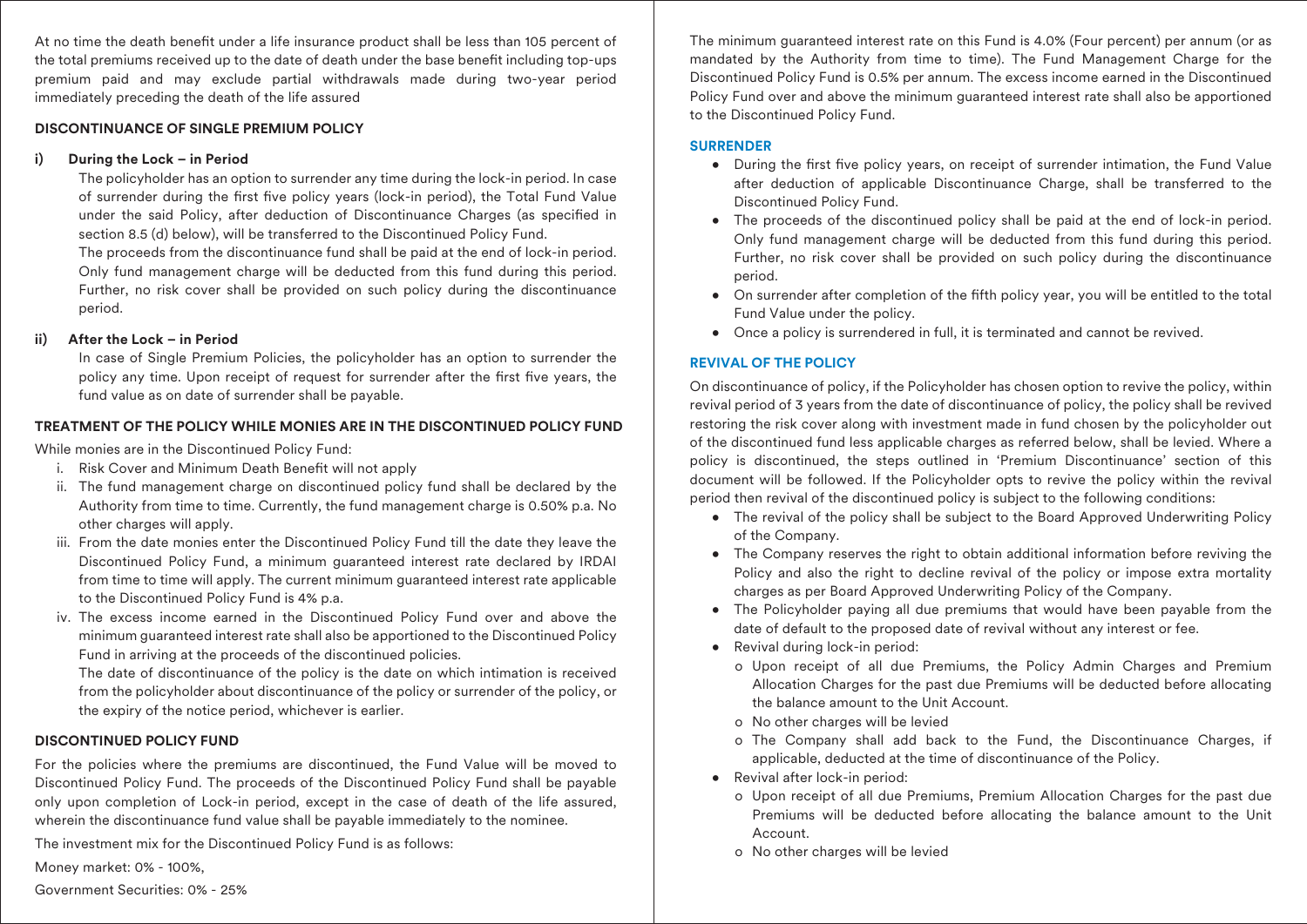#### **AUTO FORECLOSURE OF THE POLICY**

#### **For Regular Pay & Limited Pay with premium paying term of 10 years or more:**

At any point of time during the policy term after the premium payment term, if the fund value goes below one Annualized premium, the policy shall be foreclosed be paying fund value available at that point of time. However, In-force premium paying policies shall not be foreclosed during the premium payment term.

#### **For Single Pay & Limited Pay with premium paying term less than 10 years:**

At any point of time during the policy term after the premium payment term, if the fund value goes below 10% of single premium or 10% of one Annualized premium for limited pay, the policy shall be foreclosed be paying fund value available at that point of time. However, In-force premium paying policies shall not be foreclosed during the premium payment term.

In-force Single Pay policies shall not be foreclosed during the lock-in period.

#### **TERMINATION OF THE POLICY**

The Policy will be terminated on the earliest of the following:

- On cancellation during Free look period
- The date on which policy is foreclosed
- The date of payment of Maturity Benefit, or of Surrender Value (if any)
- At the expiry of the Revival period, if the Policy has not been revived and provided the said Policy has not been converted into a Paid-Up Status
- The date of payment of Death Benefit

# **APPLICABLE CHARGES**

#### **MORTALITY CHARGES**

Mortality charge will be deducted at the beginning of each policy month by cancellation of an appropriate number of units at the corresponding Net Asset Value.

Mortality charge will be based on the attained age of the Life Insured, Rate as per Mortality Charge Table, and the applicable Sum at Risk (Death Benefit less Fund Value).

#### **MORBIDITY CHARGES**

#### **Wealth Option**: Not Applicable

**Wealth + Care Option**: Morbidity charge will be deducted at the beginning of each policy month by cancellation of an appropriate number of units at the corresponding Net Asset Value.

Morbidity charge will be based on the attained age of the Life Insured, Rate as per Morbidity Charge Table, and the applicable Sum at Risk (present value of future premiums).

#### **PARTIAL WITHDRAWAL CHARGES**

You can make unlimited Partial Withdrawals in a Policy Year free of any charge.

#### **PREMIUM ALLOCATION CHARGES**

These are expressed as percentage of premium and are levied through the first 10 years only. It is deducted from the premium amount at the time of premium payment and balance units are allocated in the chosen funds thereafter.

|                    | Allocation charge per annum    |                                                     |
|--------------------|--------------------------------|-----------------------------------------------------|
| <b>Policy Year</b> | <b>Single Premium Policies</b> | <b>Other than Single Premium</b><br><b>Policies</b> |
|                    | 3%                             | 12%                                                 |
| $2 - 5$            | <b>NA</b>                      | 4.2%                                                |
| $6 - 10$           | <b>NA</b>                      | 2.5%                                                |
| 11 onwards         | <b>NA</b>                      | <b>NIL</b>                                          |

#### **POLICY ADMINISTRATION CHARGES**

Policy administration charges of ₹ 420 p.a. will be levied at the beginning of each policy month from the unit fund by cancelling units for equivalent amount.

#### **FUND MANAGEMENT CHARGES**

The fund management charge is levied as a percentage of the Value of Assets underlying the Unit Fund and shall be appropriated by adjusting the Net Asset Value. This is a charge levied at the time of computation of the Net Asset Value, which is done on a daily basis.

| <b>Fund Option</b>                 | <b>SFIN</b>                  | <b>Fund Management</b><br>Charges (p.a.) |
|------------------------------------|------------------------------|------------------------------------------|
| Protector II                       | ULIF00915/12/09PROTECTOR2117 | 1.00%                                    |
| <b>Bond Opportunities Fund</b>     | ULIF02401/01/18BONDOPPORT117 | 1.00%                                    |
| Liquid Fund                        | ULIF01909/10/15LIQUIDFUND117 | 1.00%                                    |
| Balancer II                        | ULIF01015/12/09BALANCER2F117 | 1.15%                                    |
| <b>Balanced Opportunities Fund</b> | ULIF02301/01/18BALANCEOPP117 | 1.15%                                    |
| Multiplier III                     | ULIF01809/10/15MULTIPLIE3117 | 1.25%                                    |
| Premier Multi-cap Fund             | ULIF02101/01/18MULTICAPFN117 | 1.25%                                    |
| Mid Cap Fund                       | ULIF02501/01/18MIDCAPFUND117 | 1.25%                                    |
| CREST (thematic fund)              | ULIF02201/01/18CRESTTHEMF117 | 1.25%                                    |
| Flexi Cap                          | ULIF01315/12/09FLEXICAPFN117 | 1.25%                                    |
| Virtue II                          | ULIF01215/12/09VIRTUE2FND117 | 1.25%                                    |
| Discontinued Fund                  | ULIF01721/12/10DISCONTINU117 | 0.50%                                    |

#### **DISCONTINUANCE CHARGES**

The Discontinuance Charges specified below are expressed either as a percentage of the fund value (FV) or as a percentage of the annualized premium (AP) or Single Premium: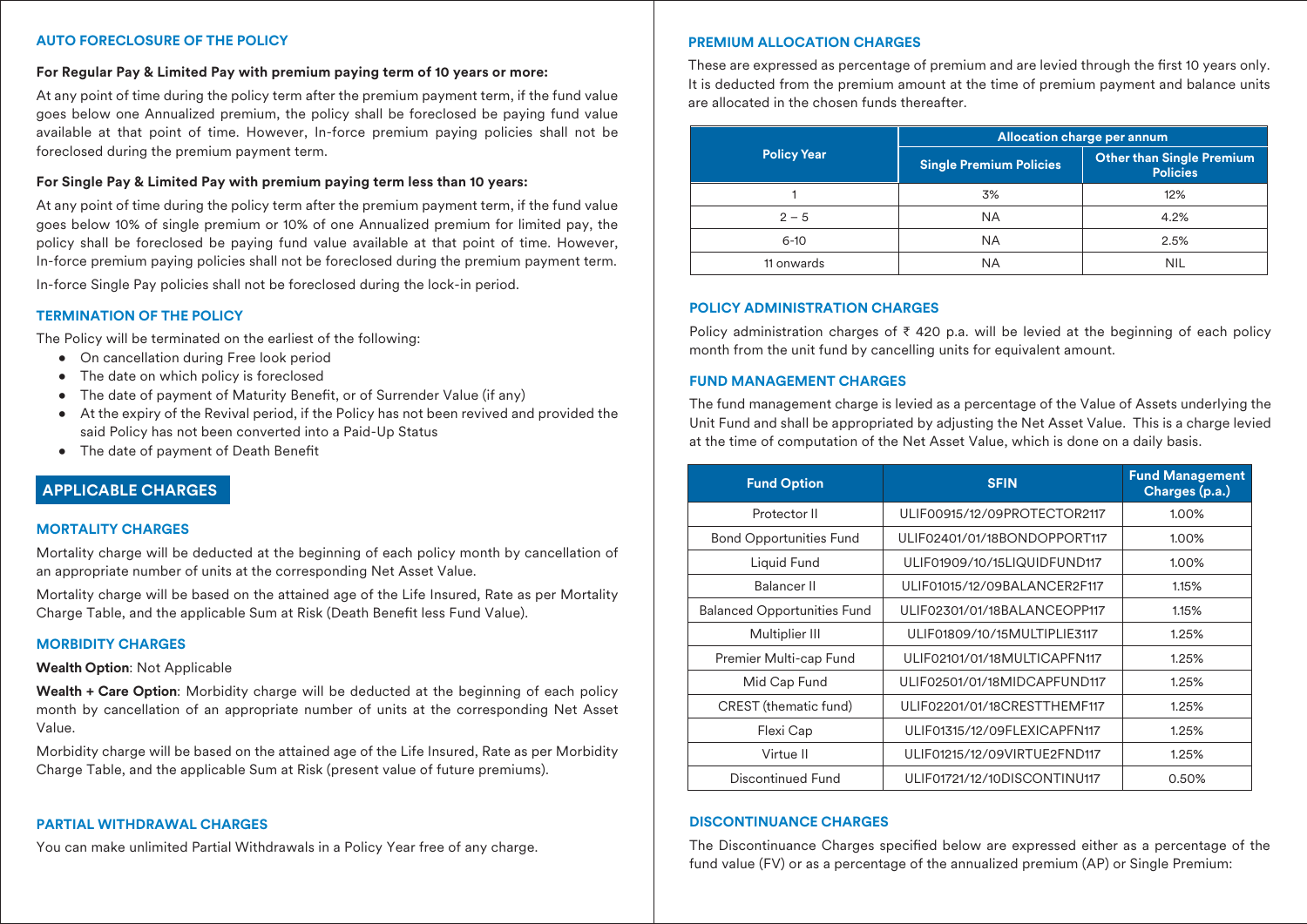#### **For Single Premium Policies:**

| Where the policy<br>is discontinued<br>during the Policy<br>Year | <b>Discontinuance Charges</b>                                |                                                               |  |
|------------------------------------------------------------------|--------------------------------------------------------------|---------------------------------------------------------------|--|
|                                                                  | Annualised Premium <= 3,00,000                               | Annualised Premium > 3,00,000                                 |  |
|                                                                  | Lower of 2% * (SP or FV) subject to<br>maximum of Rs.3,000   | Lower of 1% * (SP or FV) subject to<br>maximum of Rs.6,000    |  |
| $\overline{2}$                                                   | Lower of 1.5% * (SP or FV) subject<br>to maximum of Rs.2,000 | Lower of 0.7% * (SP or FV) subject to<br>maximum of Rs.5,000  |  |
| 3                                                                | Lower of 1% * (SP or FV) subject to<br>maximum of Rs.1,500   | Lower of 0.5% * (SP or FV) subject to<br>maximum of Rs.4,000  |  |
| 4                                                                | Lower of 0.5% * (SP or FV) subject<br>to maximum of Rs.1,000 | Lower of 0.35% * (SP or FV) subject to<br>maximum of Rs.2,000 |  |
| 5+                                                               |                                                              | Nil                                                           |  |

#### **For other than Single Premium Policies:**

| <b>Where the policy</b><br>is discontinued | <b>Discontinuance Charges</b>                               |                                                               |  |
|--------------------------------------------|-------------------------------------------------------------|---------------------------------------------------------------|--|
| during the Policy<br>Year                  | <b>Annualised Premium &lt;= 50,000</b>                      | <b>Annualised Premium &gt; 50,000</b>                         |  |
|                                            | Lower of 20% * (AP or FV) subject<br>to maximum of Rs.3,000 | Lower of 6% * (AP or FV) subject to<br>maximum of Rs.6,000    |  |
| 2                                          | Lower of 15% * (AP or FV) subject to<br>maximum of Rs.2,000 | Lower of 4% * (AP or FV) subject to<br>maximum of Rs.5,000    |  |
| 3                                          | Lower of 10% * (AP or FV) subject<br>to maximum of Rs.1,500 | Lower of 3% * (AP or FV) subject to<br>maximum of Rs.4,000    |  |
| 4                                          | Lower of 5% * (AP or FV) subject to<br>maximum of Rs.1,000  | Lower of $2\%$ * (AP or FV) subject to<br>maximum of Rs.2,000 |  |
| $5+$                                       | Nil                                                         | Nil                                                           |  |

#### **SWITCHING CHARGES**

You can make unlimited switches in a Policy Year free of any charge.

#### **GOODS AND SERVICES TAX CHARGES**

This charge as notified by the Government from time to time will be made by redemption of appropriate number of units at the applicable Net Asset Value. Goods and Services tax shall be on Mortality Charges, Morbidity Charges, Policy Administration Charges, Premium Allocation Charges and Fund Management Charges as per prevailing regulations.

#### **REVISION IN RATE OF CHARGES**

We reserve the right to increase / decrease the fund management charge and the policy administration charge with prior intimation subject to prior approval from IRDAI. The following limits are applicable:

• Fund Management Charge may be increased up to the maximum allowable as per then applicable regulations, currently as per the Regulations a maximum of 1.35% pa applies to fund management charge.

• Policy Administration Charge may be increased up to of a maximum 5% of the premiums per annum subject to the maximum permitted by the Regulation. The company has put an upper limit on this charge of Rs 6,000 pa.

# **DEFINITIONS AND EXCLUSIONS FOR CARE BENEFIT**

#### 1) First Heart Attack - Of Specified Severity

The first occurrence of heart attack or myocardial infarction, which means the death of a portion of the heart muscle as a result of inadequate blood supply to the relevant area. The diagnosis for Myocardial Infarction will be evidenced by all of the following criteria:

- a history of typical clinical symptoms consistent with the diagnosis of Acute Myocardial Infarction (for e.g. typical chest pain)
- new characteristic electrocardiogram changes
- elevation of infarction specific enzymes, Troponins or other specific biochemical markers.

#### **The following are excluded:**

- A rise in cardiac biomarkers or Troponin T or I in absence of overt ischemic heart disease OR following an intra-arterial cardiac procedure;
- Other acute Coronary Syndromes
- Any type of angina pectoris

#### **2) Open Chest CABG**

 The actual undergoing of heart surgery to correct blockage or narrowing in one or more coronary artery(s), by coronary artery bypass grafting done via a sternotomy (cutting through the breast bone) or minimally invasive keyhole coronary artery bypass procedures. The diagnosis must be supported by a coronary angiography and the realization of surgery has to be confirmed by a cardiologist.

The following are excluded:

• Angioplasty and/or any other intra-arterial procedures

## **3) Cancer of Specified Severity**

 A malignant tumor characterized by the uncontrolled growth and spread of malignant cells with invasion and destruction of normal tissues. This diagnosis must be supported by histological evidence of malignancy. The term cancer includes leukemia, lymphoma and sarcoma.

#### **The following are excluded –**

- All tumors which are histologically described as carcinoma in situ, benign, premalignant, borderline malignant, low malignant potential, neoplasm of unknown behavior, or non-invasive, including but not limited to: Carcinoma in situ of breasts, Cervical dysplasia CIN-1, CIN - 2 and CIN-3.
- Any non-melanoma skin carcinoma unless there is evidence of metastases to lymph nodes or beyond;
- Malignant melanoma that has not caused invasion beyond the epidermis:
- All tumors of the prostate unless histologically classified as having a Gleason score greater than 6 or having progressed to at least clinical TNM classification T2N0M0
- All Thyroid cancers histologically classified as T1N0M0 (TNM Classification) or below;
- Chronic lymphocytic leukaemia less than RAI stage 3
- Non-invasive papillary cancer of the bladder histologically described as TaN0M0 or of a lesser classification.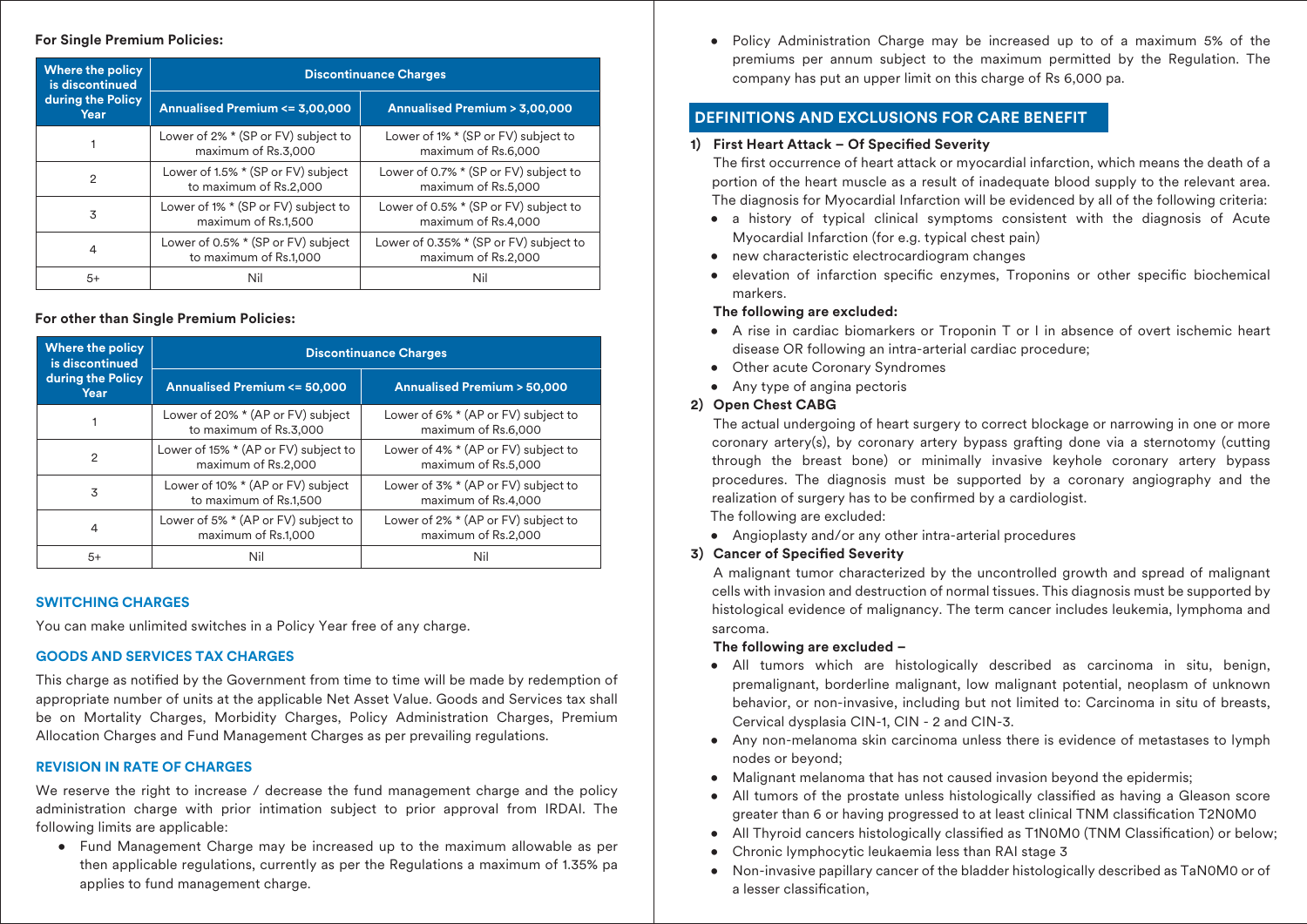• All Gastro-Intestinal Stromal Tumors histologically classified as T1N0M0 (TNM Classification) or below and with mitotic count of less than or equal to 5/50 HPFs;

#### **4) Kidney failure requiring regular dialysis**

 End stage renal disease presenting as chronic irreversible failure of both kidneys to function, as a result of which either regular renal dialysis (haemodialysis or peritoneal dialysis) is instituted or renal transplantation is carried out. Diagnosis has to be confirmed by a specialist medical practitioner5 .

# **5) Stroke resulting in permanent symptoms**

 Any cerebrovascular incident producing permanent neurological sequelae. This includes infarction of brain tissue, thrombosis in an intracranial vessel, haemorrhage and embolisation from an extracranial source. Diagnosis has to be confirmed by a specialist medical practitioner and evidenced by typical clinical symptoms as well as typical findings in CT Scan or MRI of the brain. Evidence of permanent neurological deficit lasting for at least 3 months has to be produced.

The following are excluded:

- Transient ischemic attacks (TIA)
- Traumatic injury of the brain
- Vascular disease affecting only the eye or optic nerve or vestibular functions.

# **Exclusions for the Critical Illness Benet**

The following are the minimum exclusions for the WoP on CI benefit with Wealth  $+$  Care Option. Additional exclusions are disease-specific and are incorporated into the definition of the disease.

Apart from the disease specific exclusions given along with definitions of diseases, no waiver of premium benefit (care benefit) will be payable if the Critical Illness is caused or aggravated directly or indirectly by any of the following acts of the life insured unless those are beyond his / her control. Benefits shall not be paid in case of claims arising as a result of any of the following:

- Any diseases occurring within 90 days of the start of coverage or date of revival (i.e. during the waiting period). In case of diagnosis of a Critical Illness condition contracted during the waiting period, then this inbuilt waiver of premium benefit will be terminated without any value or refund of premium paid;
- Failure to follow medical advice:
- Any condition that is pre-existing at the time of inception of the policy
	- a. Pre-existing Disease means any condition, ailment, injury or disease: That is/are diagnosed by a physician within 48 months prior to the effective date of the policy issued by the insurer or its reinstatement.
	- b. For which medical advice or treatment was recommended by, or received from, a physician within 48 months prior to the effective date of the policy or its reinstatement.
- Intentional self-inflicted injury, attempted suicide.
- $\bullet$  Insured person being under the influence of drugs, alcohol, narcotics or psychotropic substances unless taken in accordance with the lawful directions and prescription of a registered medical practitioner;
- War, invasion, act of foreign enemy, hostilities (whether war be declared or not),

armed or unarmed truce, civil war, mutiny, rebellion, revolution, insurrection, military or usurped power, riot or civil commotion, strikes;

- Participation by the insured person in a criminal or unlawful act with illegal or criminal intent;
- Engaging in or taking part in professional or adventure sport(s) which are hazardous in nature including but not limited to, diving or riding or any kind of race; underwater activities involving the use of breathing apparatus or not; martial arts; hunting; mountaineering; parachuting; bungee-jumping;
- Nuclear Contamination; the radio-active, explosive or hazardous nature of nuclear fuel materials or property contaminated by nuclear fuel materials or accident arising from such nature.

# **Additional exclusions specific for Critical Illness benefit**

Apart from the disease specific exclusions given along with definitions of diseases, no benefit will be payable if the critical illness is caused or aggravated directly or indirectly by any of the following:

- Existence of any sexually Transmitted Disease (STD) and its related complications
- Any disease occurring within 90 days of the start of coverage (i.e. during the waiting period) or date of reinstatement whichever is later.
- Any congenital condition.

# **NOMINATION**

Nomination should be in accordance with provisions of Section 39 of the Insurance Act 1938 as amended from time to time. Nomination of this Policy is not applicable if the Policy has been effected under Section 6 of the Married Women's Property Act 1874

# **ASSIGNMENT**

Assignment should be in accordance with provisions of Section 38 of the Insurance Act 1938 as amended from time to time. Assignment of this Policy is not applicable if the Policy has been effected under Section 6 of the Married Women's Property Act 1874.

# **TAX BENEFITS**

Tax benefits under this plan may be available as per the provisions and conditions of the Income Tax Act, 1961 and are subject to any changes made in the tax laws in future. Please consult your tax advisor for advice on the availability of tax benefits for the Premiums paid and proceeds received under the policy for more details.

# **SUICIDE CLAUSE**

In case of death due to suicide within 12 months from the date of commencement of Risk or from the date of revival of the policy, as applicable, the nominee or beneficiary of the policyholder shall be entitled to the Fund Value, as available on the date of intimation of death. Further any charges other than Fund Management Charges (FMC) and guarantee charges recovered subsequent to the date of death shall be added back to the fund value as available on the date of intimation of death.